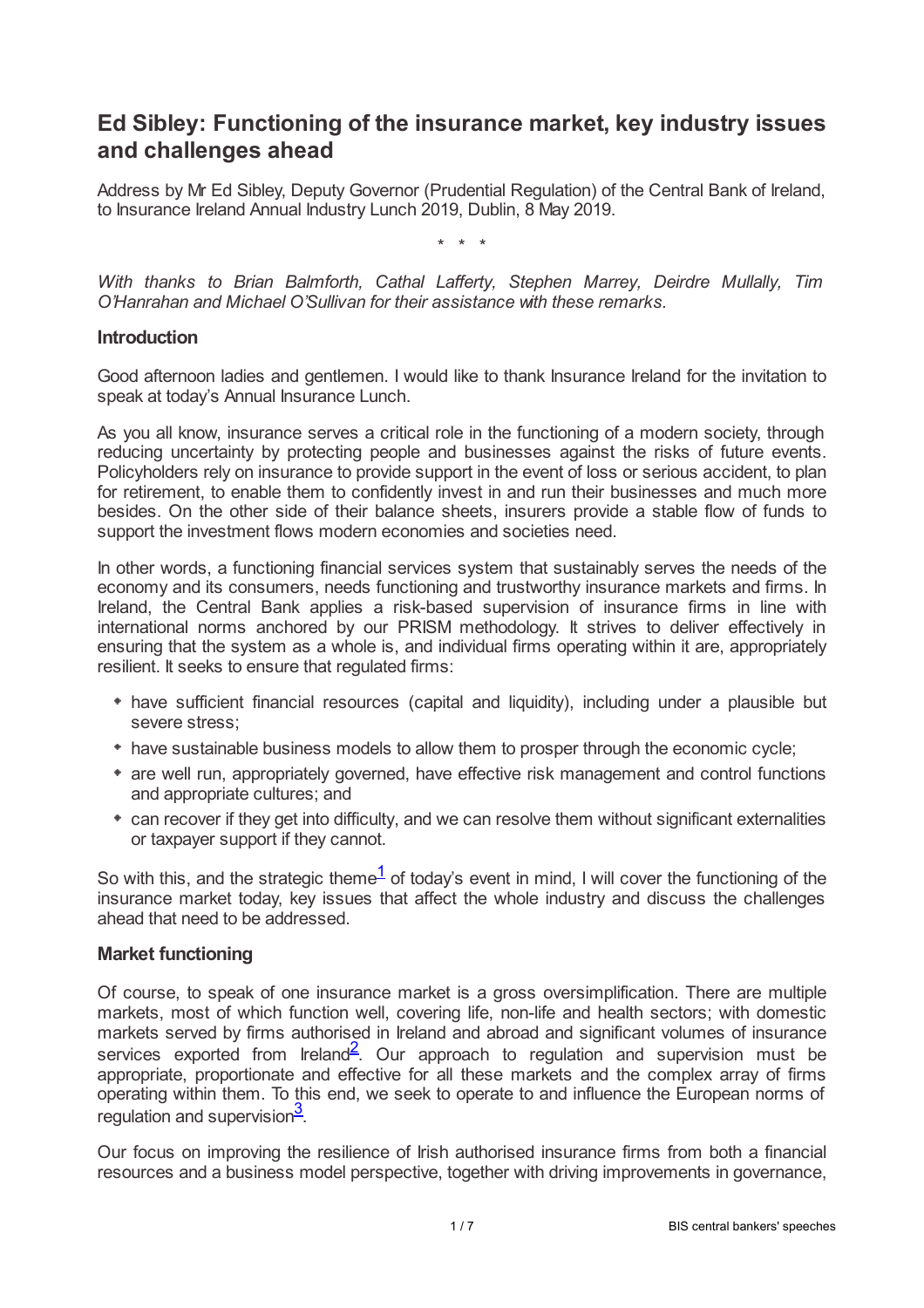risk management and culture should contribute to the stability of those insurance markets while ensuring that policyholders can continue to have confidence that their policies will pay-out when required.

Of all these different markets, the domestic non-life insurance market spends the most time in the spotlight, due to both its importance and the challenges in it, including the volatility of premiums over the last few years and the availability of insurance in certain sectors and for certain risks.

Before, moving into areas within the remit of the Central Bank, it is important to emphasize that all actions that reduce the frequency and impact of injuries are obviously worthwhile. Improvements in transport infrastructure; enforcement of road safety rules; public awareness campaigns; and on-going emphasis on health and safety can all contribute to a reduction in the frequency and impact of injuries. There is also work underway to reduce the impact of fraudulent claims and uninsured driving.

The Irish non-life market is served by firms authorised in Ireland and elsewhere in the European Union. Indeed, this provision of service from abroad is an important element of the market in Ireland, as it facilitates:

- greater competition,
- lower premiums than otherwise would be the case; and
- \* greater choice.

Nonetheless, as we have seen with the failure of overseas insurance providers, there are inherent risks with this model, which require continued work at a European level to drive improved convergence of supervisory practices and, critically, greater consistency in insurance protection schemes and the approach to resolving failing insurance firms. This continues to be a priority in our engagement at a European level. It also requires those intermediating between some of these firms and Irish consumers to take more responsibility for assessing the financial soundness and resilience of the underlying insurer.

<span id="page-1-0"></span>The actions from the Cost of Insurance Working Group $\frac{4}{3}$  $\frac{4}{3}$  $\frac{4}{3}$  are focused on addressing some of the underlying factors contributing to insurance costs being higher in Ireland than many other EU countries. I welcome these measures, including those set out within the second Personal Injuries Commission (PIC) report<sup>[5](#page-6-4)</sup> to bring greater consistency and standardisation to personal injuries awards.

<span id="page-1-1"></span>The Central Bank has delivered on the various actions relating to our mandate arising from the Cost of Insurance Working Group. These actions include:

providing greater transparency to policyholders at the point of renewal for certain non-life insurance products;

- providing for the extension of the renewal period;
- establishing the national claims information database (NCID), initially for private motor insurance; and
- preparing to publish the first report on the data collected in the NCID in the second half of this year.

Given the concerns regarding the availability and cost of Employers' Liability (EL) and Public Liability (PL) insurance, and the associated impact on small and medium-sized enterprises in particular, the Central Bank will report to the Working Group this year on the feasibility of including EL and PL data in the NCID.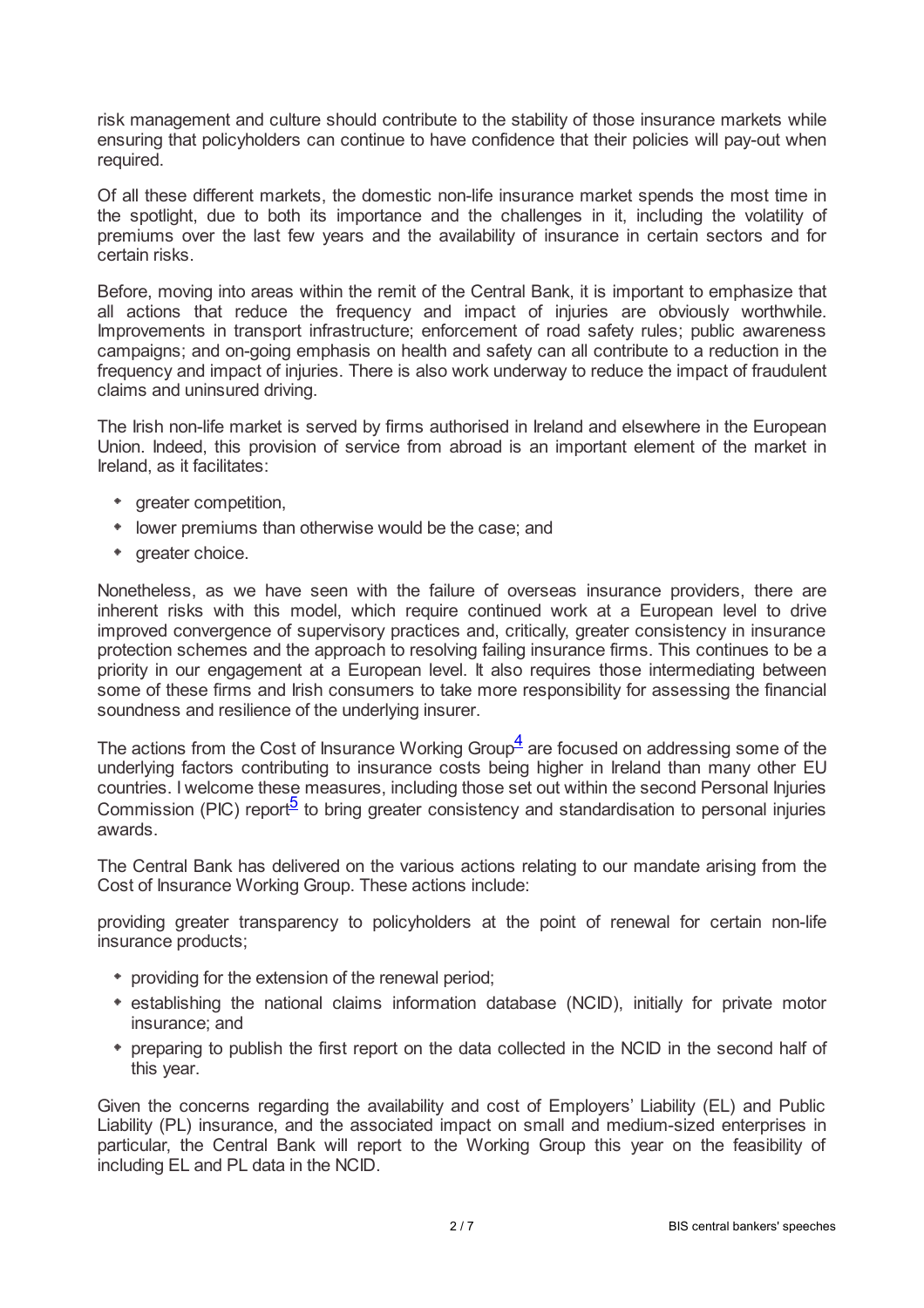The courts system also plays a vital role in the functioning of the insurance market. It provides an independent, fair and impartial mechanism to settle more complex insurance claims. This process also sets precedents for settlement of other claims.

<span id="page-2-1"></span><span id="page-2-0"></span>However, as recognised by the Honourable Mr. Justice Frank Clarke, Chief Justice, "an overall set of judge made guidelines would contribute not only to consistency but also to the proper calibration of the overall level of awards<sup>" $6$ </sup>. I also note the views expressed by many at the Personal Injuries Assessment Board (PIAB) conference of 10 April, that the Judicial Council Bill<sup>Z</sup> needs to be progressed. One of the tasks of the Judicial Council, once established, will be the compilation of guidelines for general damages for various types of personal injury.

This is important as average premium rates over an insurance cycle are driven by the overall cost of claims. This includes a risk margin to deal with the potential uncertainty of the cost of settling the claim. The greater the uncertainty, the greater the risk margin and overall claims charge. Policy actions, such as judicial guidelines, that lead to greater certainty and reduced volatility of claims and create a more stable reserving environment for insurance firms are needed. A more stable claims environment could contribute to an increase in the availability of insurance, and a reduction in premium levels, providing the insurance industry shares the benefits of the changes with their customers.

## **Keyissues**

In considering future strategy, it is important to consider the current landscape, issues and risks as well as the desired future. In this context, I will cover seven issues relevant to all sectors and firms.

### *a) Brexit*

To touch briefly on Brexit, since the June 2016 referendum, the Central Bank has sought to ensure that all insurance firms operating in the state are appropriately prepared for a 'hard' Brexit, the risk of which remains, and that risks to consumers are mitigated to the greatest extent possible.

We have also seen significant volumes of financial services firms seeking authorisation to protect their ability to provide services across the European Union. In Ireland, we have approved 14 Brexit-related insurance applications for new authorisations and notifications of material changes of business for existing firms.

The business models we have received and considered to date typically include:

- <span id="page-2-2"></span>Domestic Irish risk - that has been written from the UK on a Freedom of Services (FOS) / Freedom of Establishment (FOE) basis. This includes material levels of with-profits $\frac{8}{5}$  $\frac{8}{5}$  $\frac{8}{5}$ business; and
- Pan-European specialty risks that have previously been written from the UK on an FOS/ FOE basis - this includes: marine, aviation, trade credit and political risk, and cyber risk insurance.

As well as discharging our critical gatekeeper role, by ensuring these firms meet our requirements, the Central Bank has been enhancing the regulatory and policy framework to reflect changes in the sector, for example, making enhancements to our framework for third country branches and with profits insurance.

### *b) Operational Resilience*

Operational resilience is a broad and increasingly important topic. The management of outsourcing arrangements and safeguarding IT resilience are two critical components of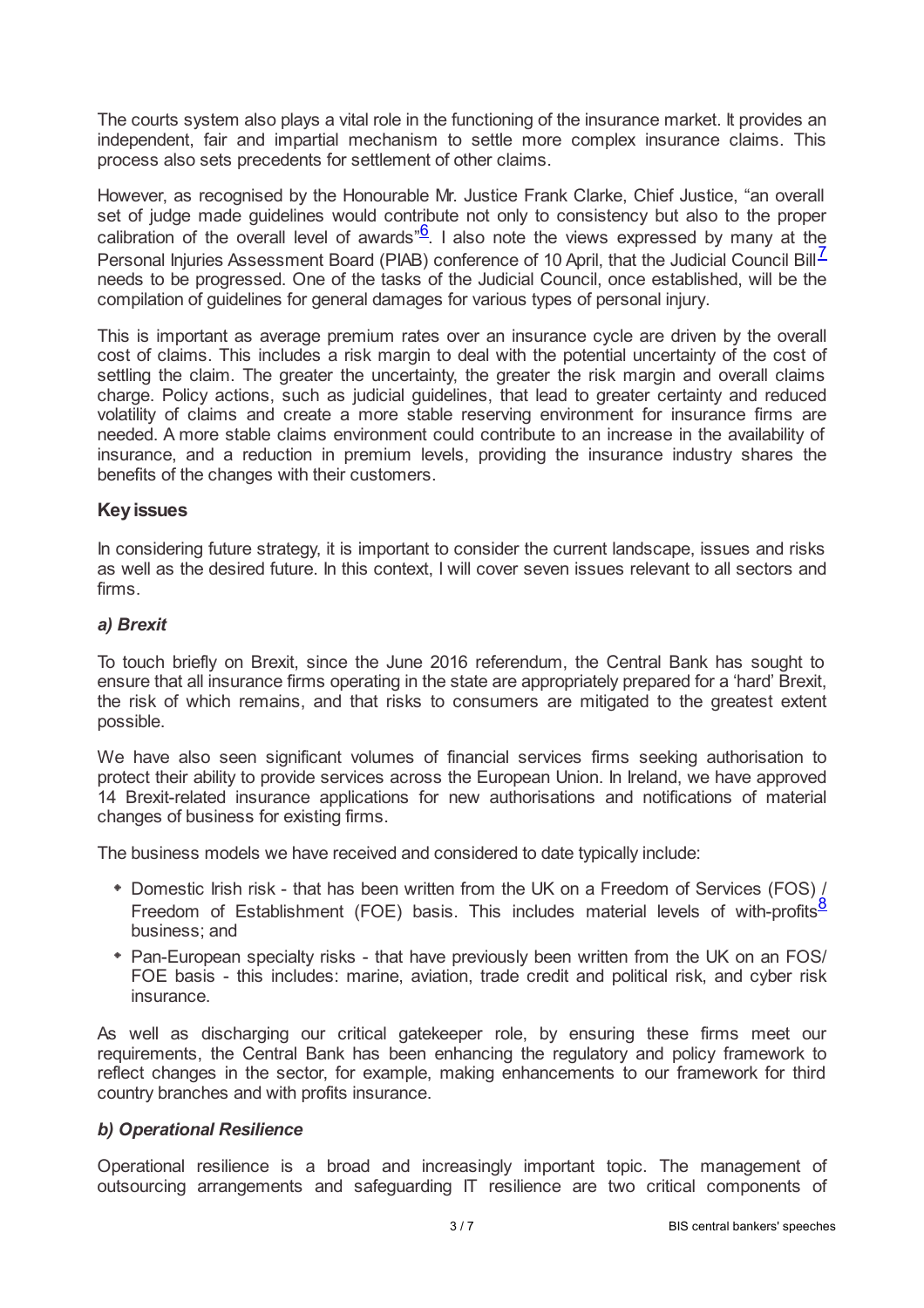operational resilience.

Many firms outsource a significant amount of their activities to an intra-group service company or third party. With all outsourcing arrangements, boards and senior management must understand that they are placing the resilience of their firm into the hands of a third-party (or a group company) and while they may be able to monitor the service during normal operations, when something goes wrong, they are reliant on someone else to fix it.

To my mind, in some firms and for some risks, the levels of outsourcing are potentially excessive and bring into question the substance of the operation of the firm in Ireland. We have taken action to address specific instances where this is the case, and will continue to prioritise improvements in this area, including the use of service companies. As noted by my colleague, Derville Rowland last week: "when it comes to outsourcing arrangements, governance and risk management standards are emphatically not where they need to be." $\frac{9}{2}$  $\frac{9}{2}$  $\frac{9}{2}$  From the board down, this needs to change, such that insurance firms can demonstrate that they are discharging all of their obligations when they outsource any insurance activities, as if they were performing them themselves. Among other things, the Central Bank expects:

- <span id="page-3-0"></span>boards to have appropriate oversight and awareness of outsourcing arrangements and the associated risks;
- operational oversight to be clearly designated to relevant individuals, functions and/or committees;
- firms to make sure they have the appropriate skills and knowledge to effectively oversee and understand arrangements, and their associated risks, from inception to conclusion; and
- firms to prepare for the worst considering what the loss of service providers would look like, identify the potential triggers for this and finally, what actions would the company take to minimise consumer detriment and interruption of service in such circumstances.

Turning to IT resilience, the dependence on technology in insurance services continues to increase. Too many firms are still not getting the fundamentals right, including regarding IT security and continuity of services. This is not a solid foundation for the building of digital-based strategies and greater investment in technology, processes and people is required.

Within the Central Bank we have a developed a common methodology across all financial sectors to assess technology risk within regulated firms, and are continuously updating our approach in line with regulatory developments and best practice. For 2019, we are continuing to push firms to focus on the fundamentals while also enhancing their cyber and operational resilience to be able to withstand, absorb, and recover from IT incidents.

### *c) Reinsurance*

<span id="page-3-1"></span>The overall levels of reinsurance across the Irish insurance industry are relatively stable. However, we do see some firms increasing their levels of risk cession $\frac{10}{10}$  $\frac{10}{10}$  $\frac{10}{10}$  and in particular firms with a heavy reliance on other group entities. We have seen firms seeking to rely on significant levels of outsourcing and reinsurance to the extent that the firm and its board cannot demonstrate it is discharging its responsibility and capacity to manage the risks that it has written. This should be outside of the board's risk appetite, it is certainly outside of ours.

Where individual firms use extensive reinsurance, both counterparty and concentration risks need to be closely managed and exposures may need to be collateralised to reduce the associated risks.

### *d) Investments*

Recent Solvency II returns are showing a slow but noticeable shift towards a riskier asset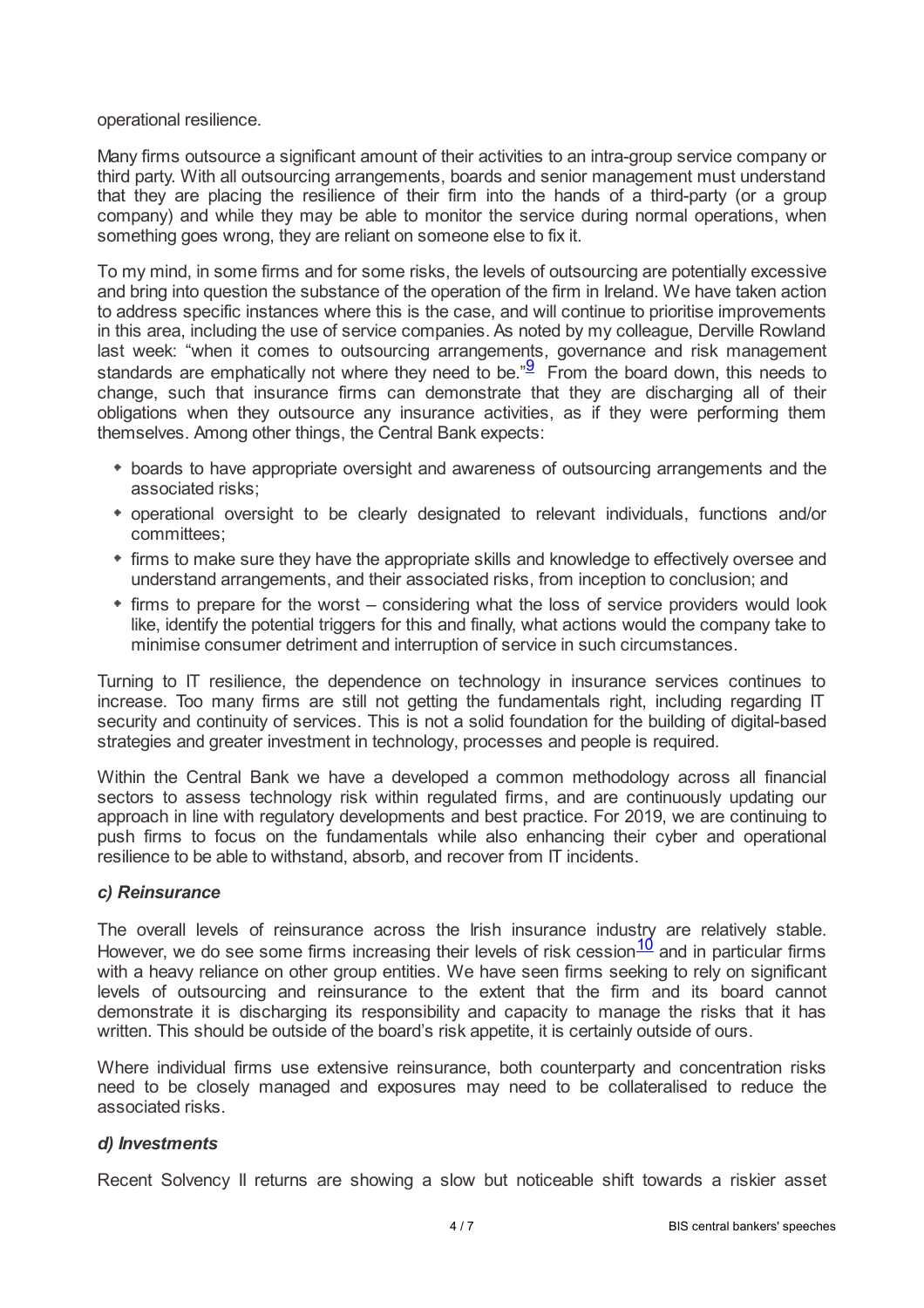<span id="page-4-0"></span>allocation at the industry level. In particular, we have seen a marginal shift from sovereign debt towards corporate debt $\frac{11}{1}$  $\frac{11}{1}$  $\frac{11}{1}$ . In the search for yield, this is understandable. I would emphasise that the prudent person principle under Solvency II expect firms to consider the security, quality, liquidity and profitability of their portfolio when assessing their investment exposures. While the shifts we are seeing may increase the yield on investments, it is important that boards and executive management are ensuring that these changes are not at an undue cost to security, quality or liquidity.

## *e) Individual Accountability and the Fitness and Probity (F&P) regime*

The Central Bank continues to see significant shortcomings in compliance with F&P obligations and a lack of awareness in the industry regarding the scope of the F&P regime. This is concerning given firms are the first line of defence under the F&P regime, which is why Derville Rowland and I wrote to all firms  $\frac{12}{2}$  $\frac{12}{2}$  $\frac{12}{2}$  early in April 2019 to highlight obligations and areas where compliance was found to be lacking.

<span id="page-4-1"></span>As you are aware the future ambition of the Central Bank is to introduce an Individual Accountability Framework which will provide more powers to make senior management in regulated undertakings accountable for their actions. This would also see enhancements to the current F&P regime, with further obligations on firms.

Regulated firms can expect to see a continued supervisory focus on F&P. I expect that the boards and senior management of all firms to be fully aware of their F&P responsibilities and to ensure that all individuals within firms comply with F&P Standards.

## *f) Recovery planning*

Internationally and in Ireland, insurance is behind banking in recovery planning, both in terms of the regulatory framework and firms' preparedness. This needs to change.

Effective recovery planning, should include "triggers" for implementation, escalation processes, recovery options, and the identification of financial or operational impediments to recovery. I expect you to be formally considering recovery planning as part of strategy setting and capital planning, including consideration of the some of the issues I have discussed already – outsourcing, reinsurance, IT resilience and so forth. I also expect firms to address impediments to resolution as they are identified.

The Central Bank's and EIOPA's focus on resolution planning will continue to increase. The 2020 Review of Solvency II for example, which the Central Bank is taking an active role in, is wide ranging in scope covering many fundamental areas of the regime, including insurance guarantee schemes and recovery and resolution.

### *g) Diversity*

<span id="page-4-2"></span>In March 2019, the Central Bank published its third annual report on the levels of gender diversity of the most senior appointments in the Irish financial services sector $\frac{13}{12}$  $\frac{13}{12}$  $\frac{13}{12}$ .

On both an absolute and comparative basis, there is a woeful lack of gender diversity at senior levels in the insurance sector. In insurance, 22% of applications for approval for these most senior roles were for women, compared to 23% in 2017. In other words, the insurance industry went backwards in 2018. Applications for board positions increased to 36% in 2018 in the banking sector with insurance stuck at 20%.

The analysis continues to show a pronounced gender imbalance at board level and in revenue generating roles. In the insurance sector, in revenue generating roles, the male to female ratio is currently 6:1 at directorship level (15% female representation). For risk management/ control roles, the male to female ratio is 4:1 (20% female representation).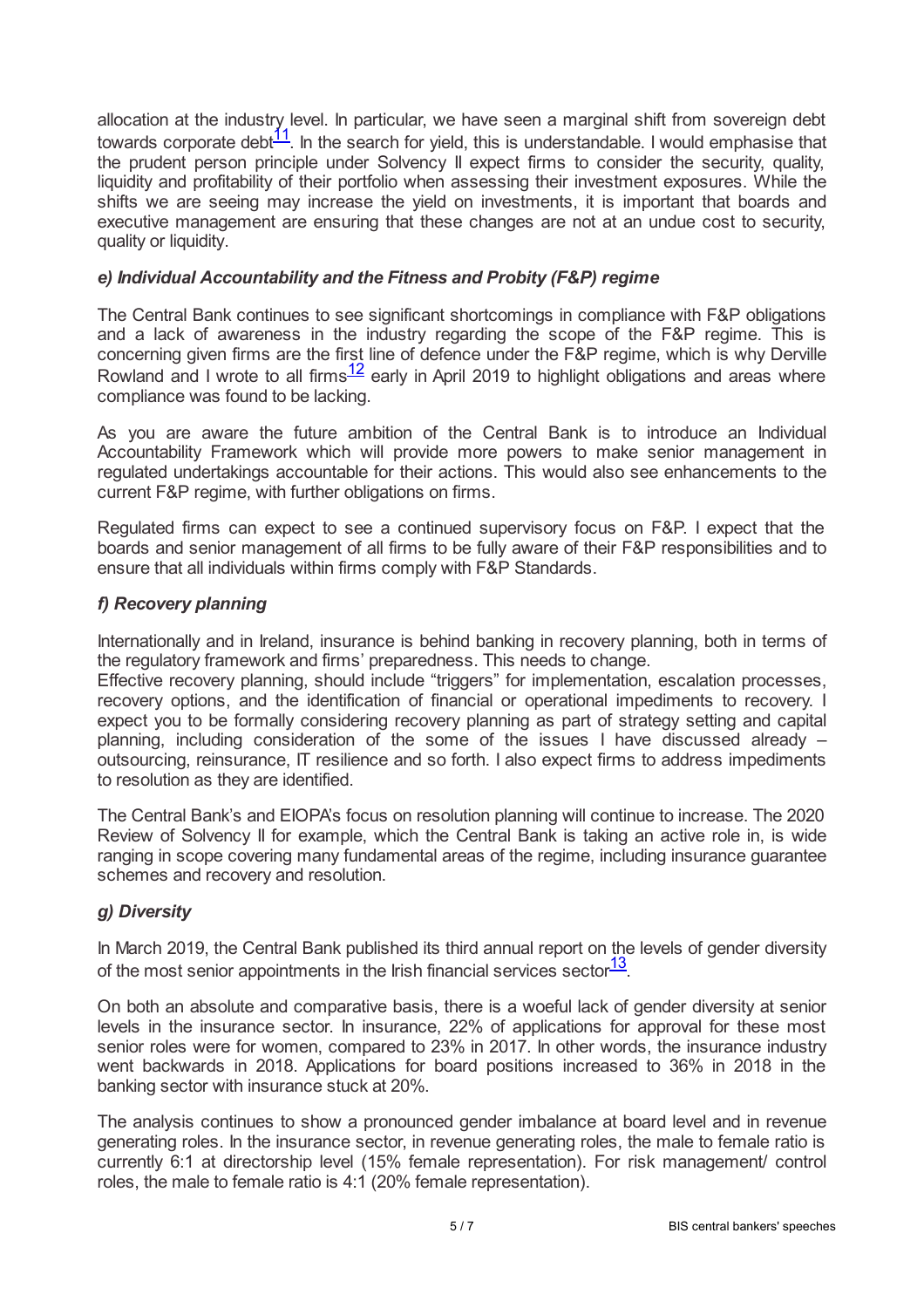While some firms are starting to make progress, much more needs to be done to increase the diversity of experience, thought, background and attributes at senior levels to:

- reduce the likelihood of groupthink;
- \* reduce overconfidence and improve decision-making;
- enhance culture and improve risk management; and
- $*$  increase the level of internal challenge in firms and reduce excessive resistance to external challenge.

## **The Future**

Turning now to considering the future. Thinking about our uncertain future and preparing for the opportunities and risks that it presents should be in the DNA of insurance firms, but we are not seeing enough of this thinking. Insurance is at the front line of so much of this uncertainty – be it climate change, technology disruption, or demographic changes. Not only does the insurance industry need to adapt to these changes, but it can also shape the wider societal response to them. Each of them could be the subject of speeches on their own, but in the interests of the limited time I have left, I will be brief.

The insurance industry is materially exposed to climate change. Physical risks will impact liabilities (including the costs of claims) and assets; and transition risks could be extremely costly on the investment side. EIOPA has calculated that 13% or €1.4trn of European insurers' assets are exposed to climate transition risk - i.e., the change in asset values that might occur in the shift to a low-carbon economy. But, this also presents an opportunity for the insurance industry to play a positive and proactive role in shaping the wider response to the climate change risks<sup>[14](#page-6-13)</sup> – in terms of the investment choices that you are making.

<span id="page-5-0"></span>Ihave already touched on the fundamentals of IT resilience and risk management. I expect insurers to be able to assess the financial and operational impacts of a cyber-attack on their own systems, but also to quantify the cyber risk exposures, including so called "hidden" cyber exposures, within the policies they have underwritten. More broadly, technological changes will affect both how insurance is offered, and what is insured. The increasing use of technology and data analytics to understand and influence customer behaviour also raises important ethical and cultural questions regarding the use of this data and the significant asymmetry of information between firms and their customers. This requires active board consideration.

<span id="page-5-1"></span>Finally, insurance also has a critical role to play in the changing demographics in Ireland. It is estimated that by 2050, 40-47% of Ireland's population will be over 65, compared with 20% in  $2016<sup>15</sup>$  $2016<sup>15</sup>$  $2016<sup>15</sup>$  . Insurance solutions will be required to contribute to the challenges of an aging population including pension provision, health-care, non-life insurance and housing.

Assessment of the long-term resilience of the insurance sector is a fundamental part of our supervisory mandate. As such, regulated firms can expect the Central Bank to increase its focus on the adequacy of firm's emerging risk management. In particular, I expect firms to:

use scenario analysis and stress testing to help determine the potential impact of their exposure to emerging risks;

- evidence how they will mitigate these risks, including a credible plan in place for managing exposures; and
- disclose in a clear, meaningful and timely way, for example through the ORSA and SFCR.

### **Conclusion**

The insurance industry is facing a period of uncertainty and change. Effective strategy setting is